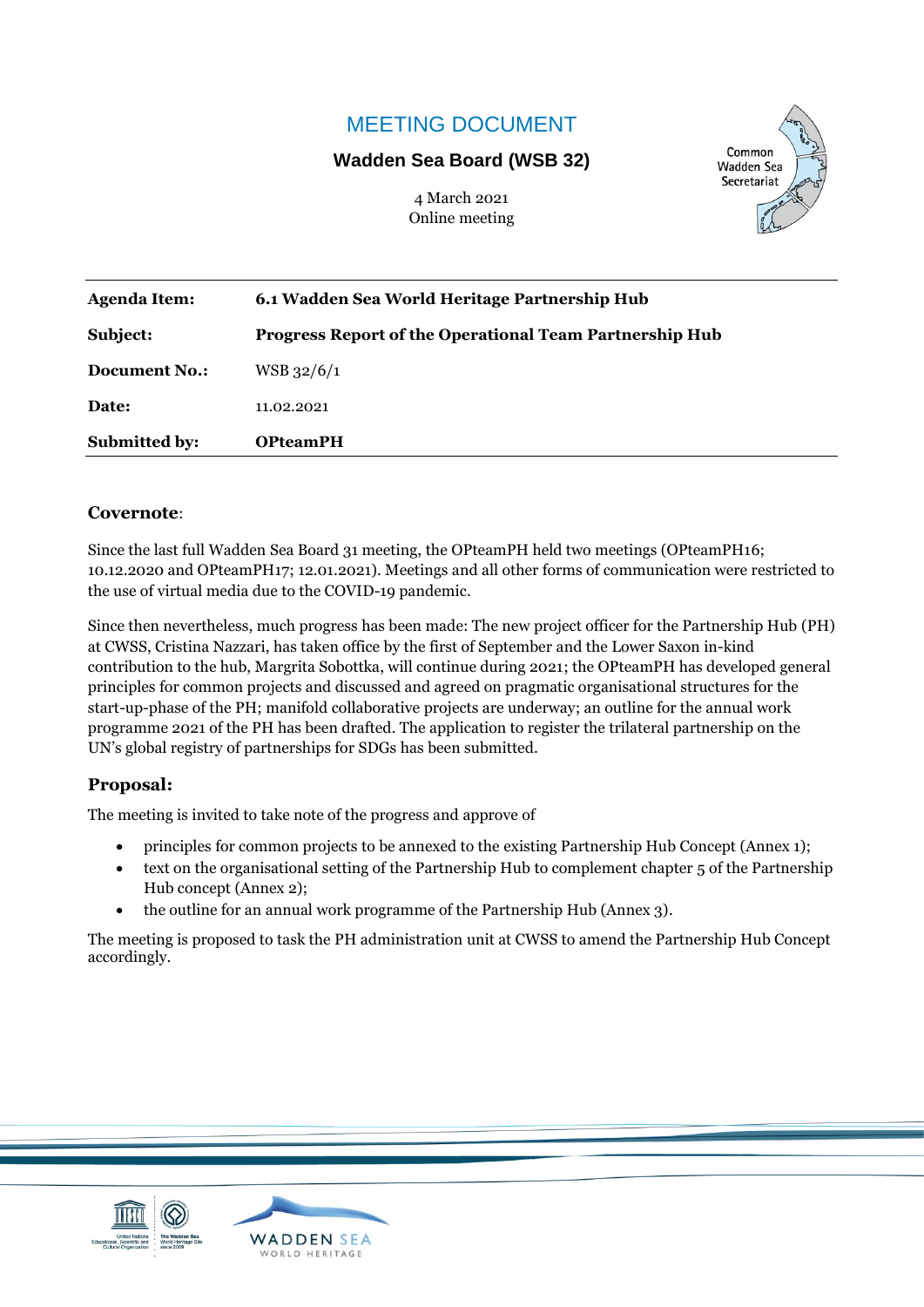# Progress Report Operational Team Partnership Hub

# **1. Concept for the trilateral Partnership Hub**

The Partnership Hub Concept (WSB 30; 21.11.2019) is available online, see [https://www.waddensea](https://www.waddensea-worldheritage.org/resources/trilateral-partnership-concept-partnership-hub)[worldheritage.org/resources/trilateral-partnership-concept-partnership-hub](https://www.waddensea-worldheritage.org/resources/trilateral-partnership-concept-partnership-hub) .

At its 13th meeting (11.12.2019; Hamburg), the OPteamPH tried a first answer to the question, which characteristics might qualify common projects and actions to be taken up within the realm of the Trilateral WH Partnership and be facilitated by the Partnership Hub. After discussions at following meetings and a written round of feedbacks, the OPteamPH 16 meeting (16.09.2020, online) agreed on general principles for common projects and actions (Annex 1).

The 16th OPteamPH-meeting initially discussed options for the organisational set-up of the Partnership Hub and continued at the 17th meeting to develop a concrete proposal. Previous ideas from Andy Brown and the Partnership Centre Drafting Group were taken into account.

A complete organisational concept for the Partnership Hub in a theoretical sense would contain

- 1. Institutional aspects (legal status and enforceability)
- 2. Structural aspects (governance and network management structure)
- 3. Operational aspects (ways of working, rules of play, procedures)
- 4. Relational aspects (coordination/ interaction with the TWSC a. o.).

Because institutional, operational and relational aspects (No 1, 3, 4) are expected to be developed during the start-up phase by learning by doing and lessons learned, as well as reflected in the evaluation at the end of this period, the OPteamPH agreed, that the concept should primarily focus on structural aspects (No 2) for the start-up phase (2020-2022) in a pragmatic way. The main requirements to the structural settings should be that they are lean and fit for purpose. The starting phase shall be concluded by an evaluation, including structural aspects.

The Concept for a Partnership Hub (WSB 30; 21.11.2019), Chapter 5 'Setting up the Partnership Hub', will be complemented with a short description on how to structure the organizational setting during the three year start-up-phase (2020-2022). Also a short glossary to define the most important terms around the partnership will be added to foster consistent communication (Annex 2).

# **2. Implementation of the Start-Up-Phase of the Partnership Hub**

### **2.1 Staffing of the Partnership Hub administration unit**

During the start-up phase (2019-2022), the Partnership Hub administration unit is associated to the CWSS. In 2021, it consists of  $1 \frac{1}{2}$  fte. In addition and complementing the in-kind contribution (1/2 fte), provided by Lower Saxony, resources from PROWAD Link enable CWSS to appoint a full-time project officer for one year until summer 2021.

#### **2.2 Draft outline annual work programme 2021**

The draft outline for an annual programme 2021 (Annex 3) is based on the specifications of the Memorandum of Understanding and the Partnership Hub Concept, which describe vision and mission, ways of working and structure of the Partnership Hub. The year 2021 is part of the start-up phase, in which the main aim is to further consolidate the trilateral partnership through joint activities and to try out forms of action. Limiting factors are the staffing of the PH administration unit of 1.5fte, associated to the CWSS, and the trilateral supplementary budget, which is not intended as a funding instrument but exclusively for startup financing. PH development activities are also funded from the PROWAD LINK project. The COVID-19 pandemic makes communication and planning more difficult. This is to be countered by increasing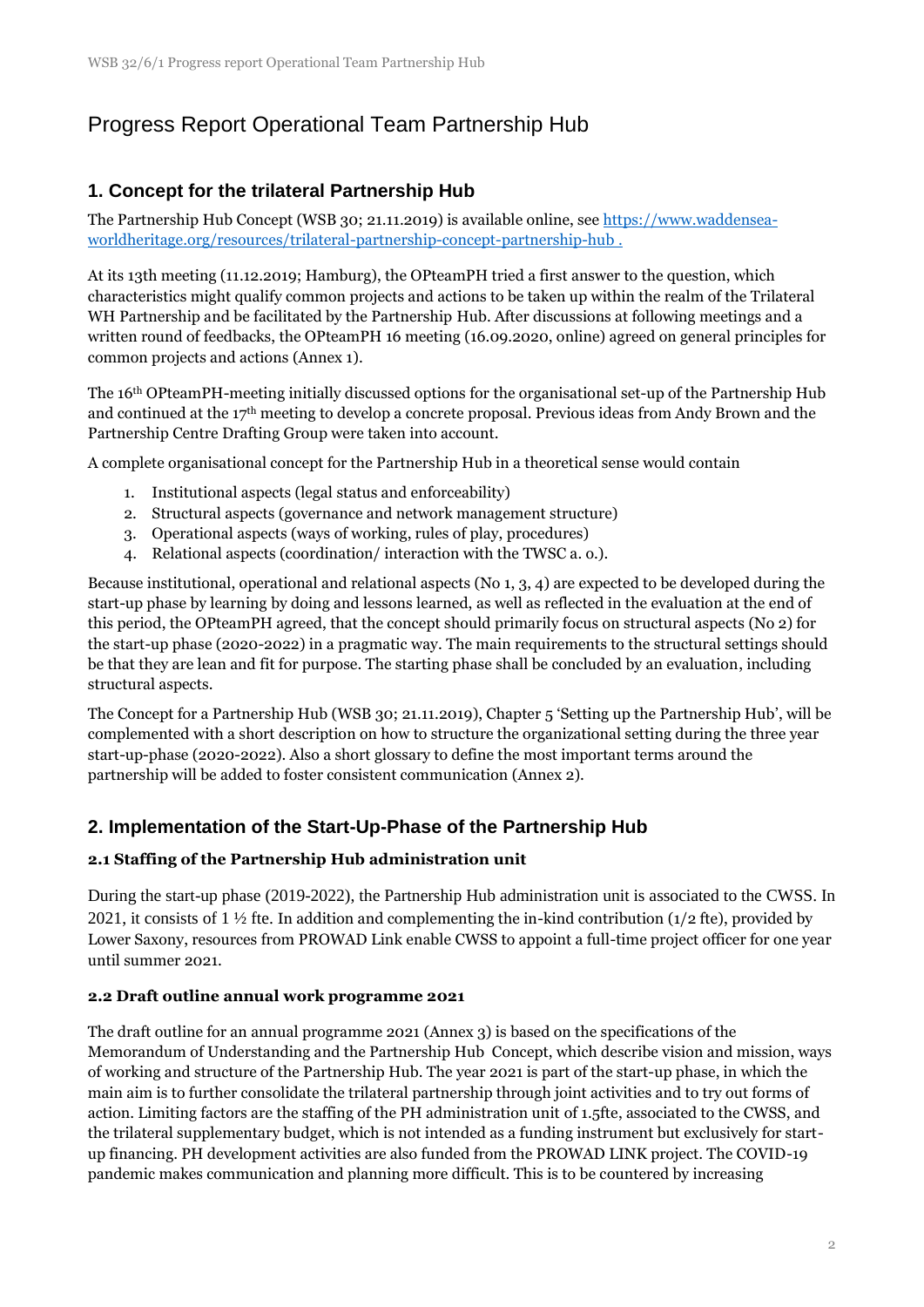digitalization. Despite these constraints, all partner sectors are active and committed, depending on their financial capacity and capability, in advancing joint projects from initial ideas to application and implementation stages. The OPteamPH, which is transferred into the Partnership Hub Committee (New name proposed by the PH administration unit at the OPteamPH17 for the start-up phase, see Annex 2) leads through this work process in agreement with the WSB and is supported practically by the PH administration unit. Lessons learned and projects well under way should be the main outcome of the first year in practise.

# **3. PROWAD Link activities for the Partnership Hub**

The Interreg VB North Sea Programme-project PROWAD Link (2019-2022) helps substantially with the establishment of the PH. Activities as reported to WSB31 are ongoing. Whether and how to apply for funds for an additional project extension is currently under discussion among the PROWAD LINK project partner consortium.

# **4. Registration of the trilateral partnership at UN platform "Partnerships for the SDGs"**

The Partnerships for SDGs online platform is United Nations' global registry of multi-stakeholder partnerships made in support of sustainable development and the 17 Sustainable Development Goals. For more information see <https://sustainabledevelopment.un.org/partnerships/>. After approval by the WSB in a written round in November 2020, the PH administration unit at CWSS has submitted the application, to let the "Trilateral Partnership in support of the Wadden Sea World Heritage" be registered at the platform.

# **5. Partnership Centre Building in Wilhelmshaven**

The holder of the construction project, the city of Wilhelmshaven, has completed the design phase and submitted the building application in May 2020. Before the building permission can be granted, inter alia a concrete concept for taking a third party tenant into the building (room concept, costs) has to be worked out in contact with CWSS. Decisions are expected for March 2021.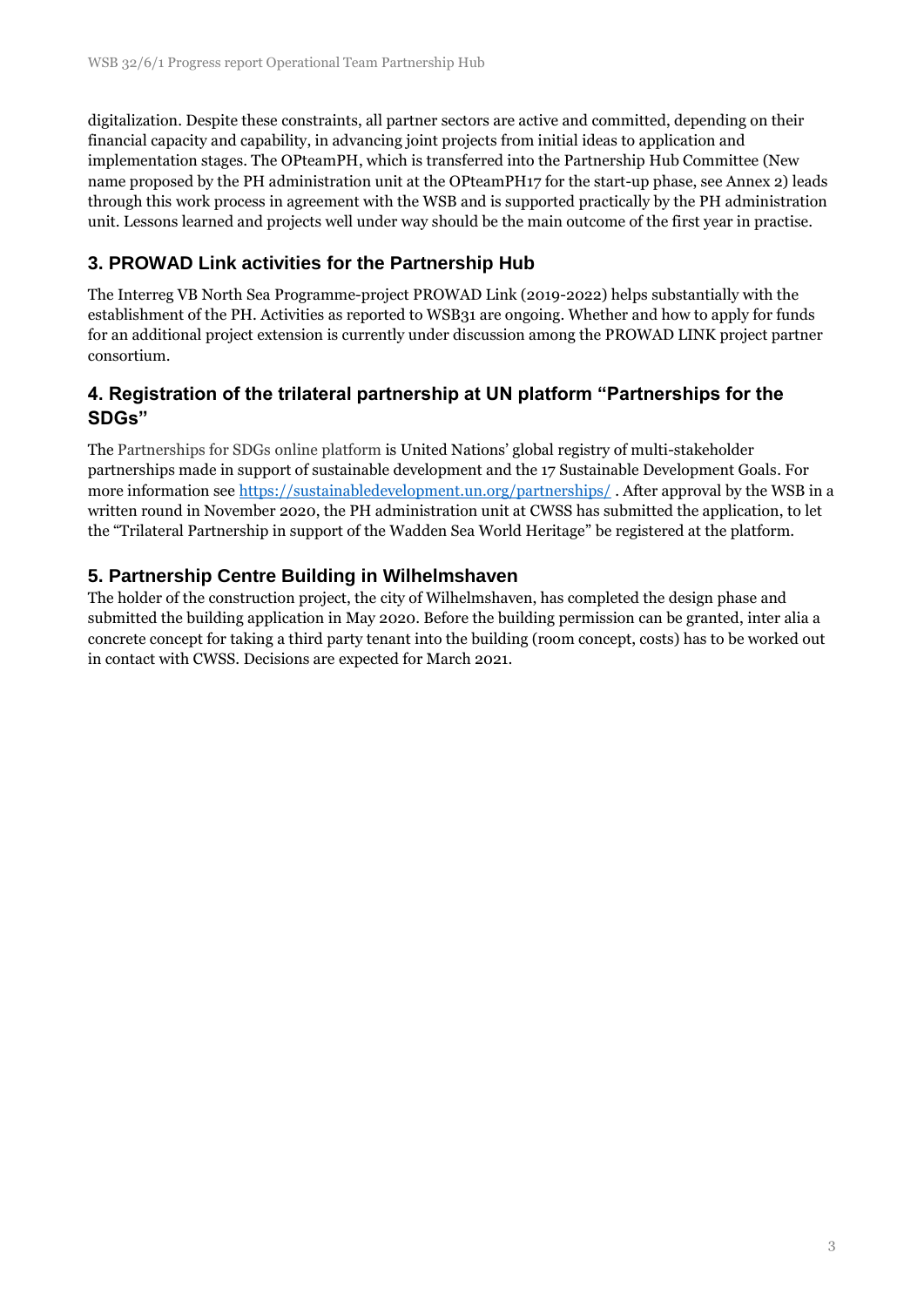# ANNEX 1

### **General principles for common projects and activities (Version date: 16.09.2020):**

- They are Wadden Sea World Heritage specific;
- They contribute to the protection of the Wadden Sea, to safeguarding its Outstanding Universal Value and to a sustainable Wadden Sea Region with socio-economic developments and vibrant communities;
- They fit under the thematic lines as defined in the WH strategy;
- They closely relate and contribute to the fulfillment of goals and objectives of the Trilateral WH Partnership as described in the MoU of the Trilateral Partnership in support of the UNESCO Wadden Sea World Heritage and the Concept for a Partnership Hub;
- As a minimum two or three regions collaborate, inspired by or inspiring the trilateral level; whereby region is defined as involving different countries (might be on a local level such as provinces or districts);
- Different stakeholders are involved; representing different sectors;
- Partners collaborate across sectors;
- Preferably collaboration between public/ state partners/ TWSC and non-public partners;
- They might be organized decentrally under the umbrella of the Partnership Hub;
- They communicate the goals and objectives of the Trilateral Partnership and demonstrate commitment to this network in support of the Wadden Sea World Heritage;
- They shall be branded as WSWH projects and activities;
- These projects and actions shall consider the safeguarding of the OUV and the integrity of the WH site when designed, (which means its potential impact before being implemented shall be assessed);
- The quality of possible actions/projects should outweigh the quantity as it is the aim of the collaboration to promote a high standard of quality and the sustainability of the products that will be developed and promoted.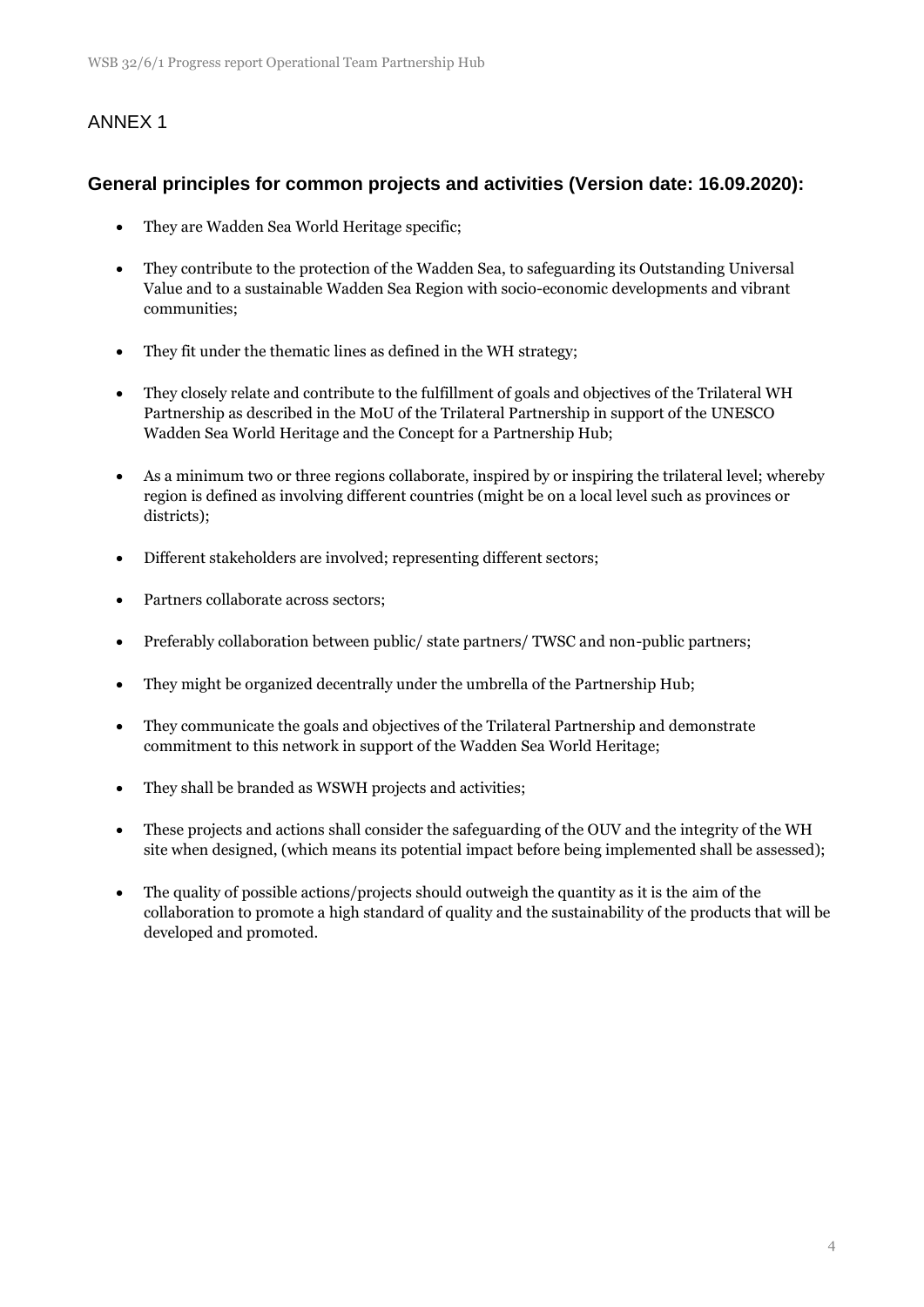# ANNEX 2

### **Concept for a Partnership Hub; Chapter 5**,

proposed additions, rest of the chapter remains unchanged

# **5. Setting up the Partnership Hub**

After

"The individual strategic partners' primary interest … This start-up phase shall be concluded by an evaluation."

add the following text, graph and glossary:

The Operational Team Partnership Hub, which paved the way to found the trilateral WH Partnership in 2019, will be transformed into a Partnership Hub Committee. The OPteamPH will prepare the transformation. The Terms of Reference and rules of procedure of the OPteamPH will be revised and amended in agreement with the WSB to serve the new function of the committee. The composition of group will also be revised by the signatories of the MoU/partner-consortium, nomination of who to sit on the committee will be (re-)confirmed. The Partnership Hub Committee shall be chaired by the executive secretary of the Common Wadden Sea Secretariat.

The committee shall report the outline of an annual work programme and proposed changes and updates of the Partnership Hub concept to the Wadden Sea Board for approval. Representatives of the partner networks within the committee report into their network organizations, consult with them and vice versa feed in their positions within their own responsibility and capacities. Decision making within the Partnership Hub Committee in general follows the consensus principle. It aims at ensuring agreement and participation by all partners.

The Partnership Hub administration unit associated to the Common Wadden Sea Secretariat acts as secretariat and support team to Partnership Hub Committee and partners insofar as engaged with common projects within the partnership. The management of projects and other deliveries of the trilateral partnership are carried out in close cooperation between the partners involved, like in project partner consortia, supported and/or facilitated by the PH administration unit.



Figure x: Structural setting of the Partnership Hub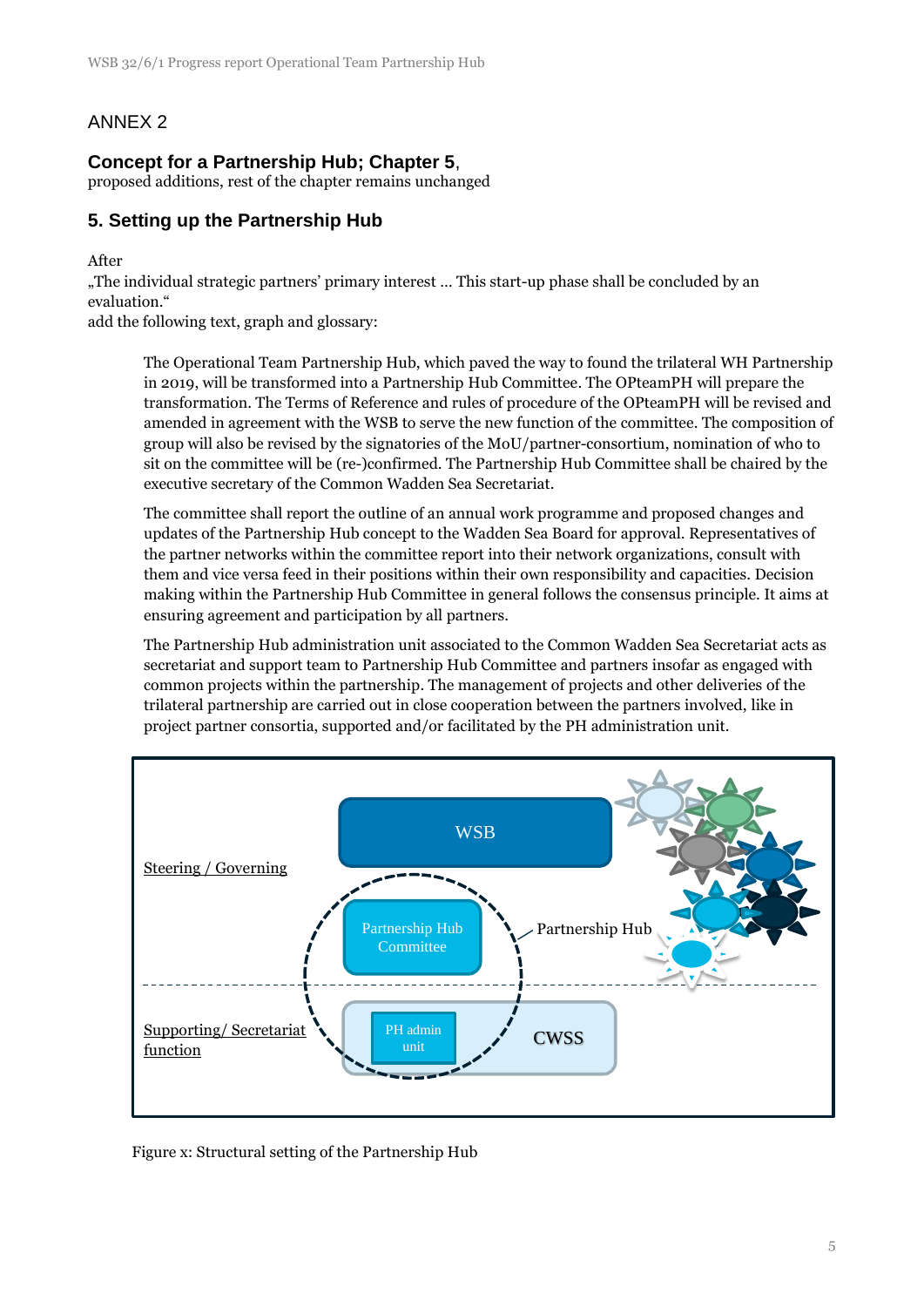### **Glossary:**

### **Trilateral Partnership: A network of networks**

The "Trilateral Partnership in support of the UNESCO Wadden Sea World Heritage" is a strategic, multistakeholder, transboundary partnership, incorporating governmental and non-governmental sectors and networks committed to the protection of the Wadden Sea and sustainable regional development. The partners concluded a Memorandum of Understanding to set goals and ambitions.

#### **Trilateral Partnership Hub: Network management and platform**

The trilateral "Wadden Sea World Heritage Partnership Hub"supports management and organisation of the trilateral partnership. It consists of the Partnership Hub Committee to guide the trilateral partnership and the trilateral Partnership Hub administration unit with supporting and secretariat functions towards activities within the partnership. During the start-up-phase (2020-2022), the Partnership Hub administration unit is directly associated to the Common Wadden Sea Secretariat. The partners agreed on a first concept for setting up the hub.

#### **Trilateral Partnership Centre: Location**

The "Trilateral Wadden Sea World Heritage Partnership Centre" is a building, currently under construction, which will serve Partnership Hub, Common Wadden Sea Secretariat, the Wadden Sea Forum and the International Wadden Sea World Heritage Foundation as home base for activities throughout the whole Wadden Sea Region and the trilateral partnership as a location for meetings, workshops and conferences. The building in Wilhelmshaven shall be finalised by autumn 2022.

#### **Trilateral Foundation: Resources and international perception**

The "Trilateral Wadden Sea World Heritage Foundation" is intended to support transboundary initiatives and projects to safeguard the Outstanding Universal Value and to raise international profile and recognition. The foundation shall also become a future funding source for the trilateral partnership.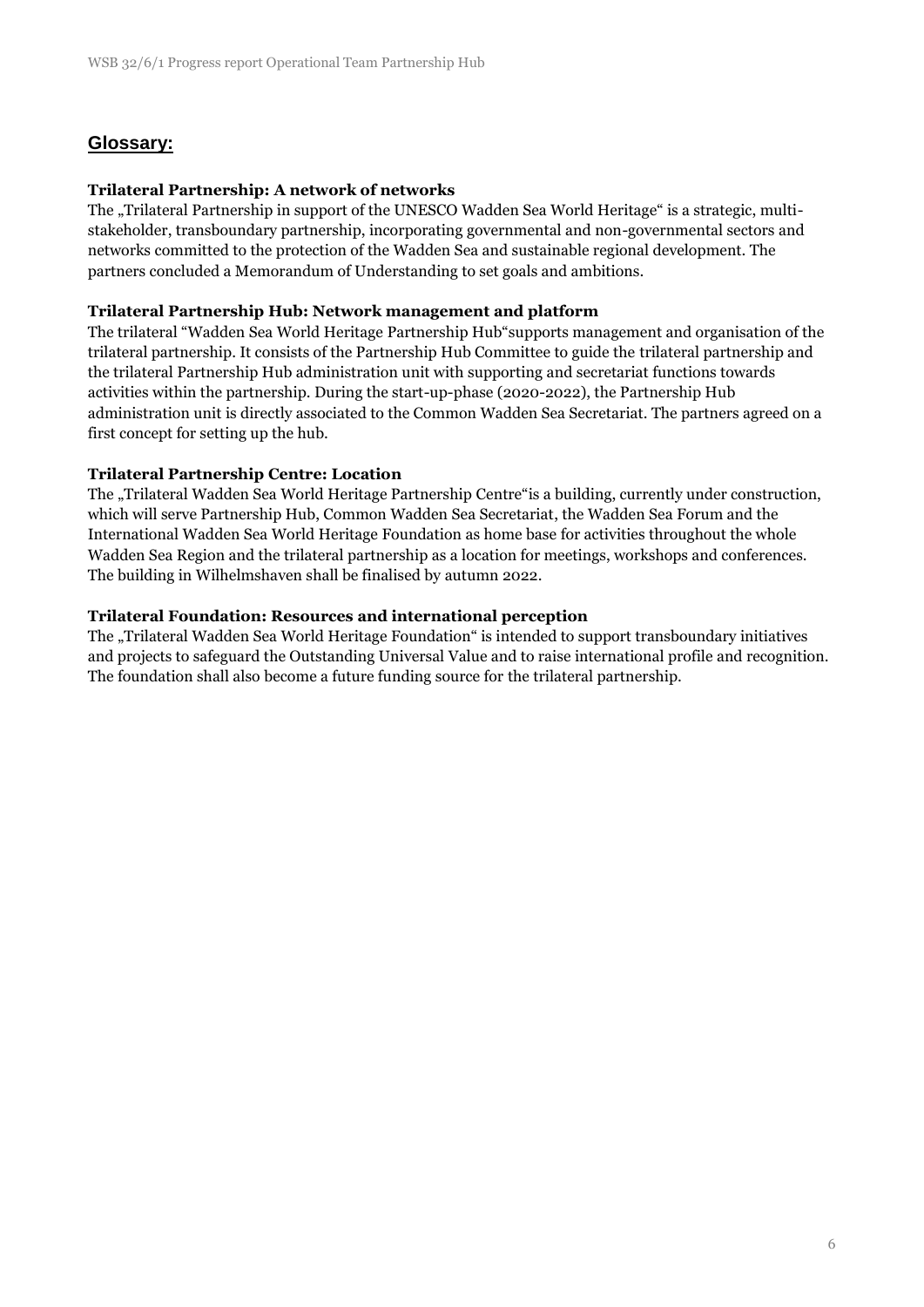# ANNEX 3

# **Draft Outline Annual Work Programme for the Partnership Hub 2021**

### **1) Partnership's network development and management:**

A lean and pragmatic network organization and management will be developed further by an update of the PH concept on the organizational structure, in particular by transforming the Operational Team Partnership Hub (OPteamPH) into the Partnership Hub Committee, resulting in a (re-) confirmed composition, amended terms of reference and rules of play. New trilateral strategic partner sectors and –networks, which approach the trilateral WH Partnership will be involved in negotiations on taking the stepwise 'partnership journey' route towards signing the MoU. There will be no active partner acquisition by the PH.

#### **2) Communication for and of the Partnership:**

The OPteamPH/PH Committee will hold 4-5 meetings, additional jours fixes will be organized to enhance internal communication focusing at project level. CWSS media products and channels (Update CWSS Partnership Webpage, linkages to partner's webpages, CWSS annual report, project reports in newsletter etc.) will be used increasingly for external communication. The trilateral partnership will apply for registration at the UN platform partnerships for SDGs. The annual PROWAD LINK Forum meeting shall help to develop closer contact to partnership initiatives at national level.

### **3) Activation of the WSWH Brand:**

To enhance the visibility of the partnership in addition to the external communication activities, common activities should be co-branded with the WSWH logo. PROWAD LINK, Work package 6 will provide a knowledge exchange platform which contains a brand activation toolbox (Work package 3) as one core element.

#### **4) Knowledge exchange and mutual learning:**

The PH (TWSC (lead), Dutch Wadden Academy, green NGO) will develop a concept for a yearly summer school offer for students and young scientists. The organization of a webinar and/or excursion on sediment issues (coordinated by PRW, Research) will be supported.

#### **5) Meetings, workshops and conferences:**

Under the pandemic situation, no PH related conference will take place in 2021. Meetings and workshops will be held mainly online, serving the projects and activities as mentioned in this outline.

#### **6) Projects and common activities:**

A proposal to update the WSWH Strategy – working with partners (2014-2020) will be submitted to the Task Group World Heritage. While some common projects and activities are well underway and their organization secured by a consolidated project partner consortium (PROWAD LINK, Wadden Sea Flyway Initiative with the IKI project application, Trilateral Research Programming Committee, International Wadden Sea School), thus not in need of extra organizational support by the hub in 2021, others are in earlier stages of development, highlighted here in particular:

### **Shipping**

A "Round Table Shipping" is currently organized and will be led by the Wadden Sea Forum with support of the TWSC, green NGOs. The Partnership Hub administration unit will be assembling the different strands dealing with the topic of shipping and ports by organizing regular meetings among the parties active within and potentially also beyond the trilateral cooperation. The Partnership Hub administration unit is offering support to the further development and

implementation of the WST/WSF project proposal on shipping.

#### **Dark Sky**

The Trilateral Dark Sky initiative is promoted by the Programma naar een Rijke Waddenzee (PRW) and the Wadden Sea Forum. The aim is to gather the attention on the importance nocturnal darkness